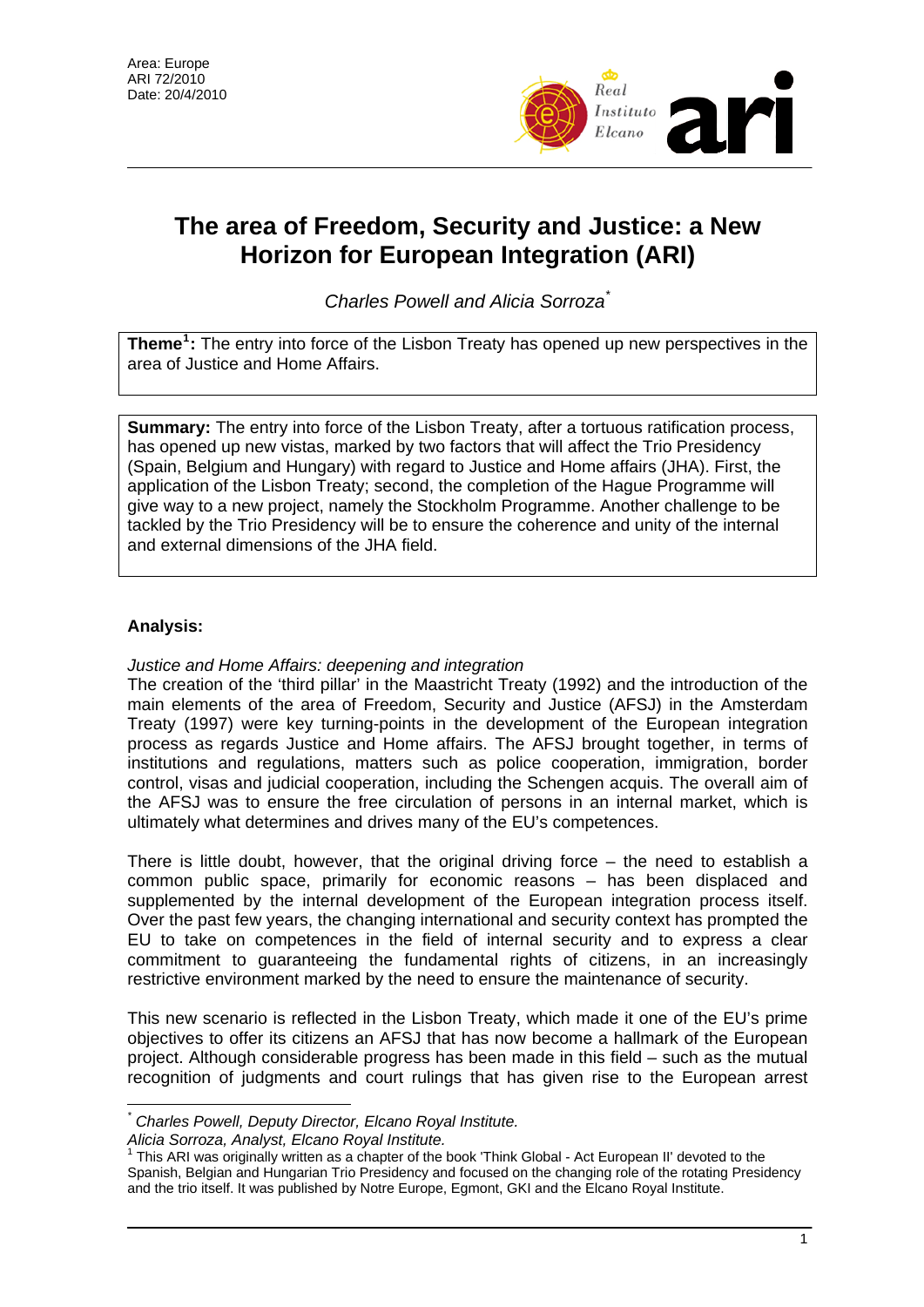Area: Europe ARI 72/2010 Date: 20/4/2010



warrant; the creation of the Judicial Cooperation Unit (Eurojust) and, more recently, the adoption of a common approach to immigration and the creation of Frontex – these are merely elements that must be built on – ensure that freedom, security and justice become the new frontier of European integration.

# *Challenges facing the Trio Presidency*

The entry into force of the Lisbon Treaty, after a tortuous ratification process, has opened up new vistas, marked by two factors that will affect the Trio Presidency (Spain, Belgium and Hungary) with regard to Justice and Home affairs (JHA). First, the application of the Lisbon Treaty has set off the complex process of implementing the measures included in it, which will hopefully contribute to the consolidation of the AFSJ as incorporated in Title V of the Treaty establishing the European Community. Second, the completion of the Hague Programme will give way to a new project, presented by the Swedish Presidency, namely the Stockholm Programme. This sets out the priorities for the next five years and requires the adoption of an action plan, which will have to be negotiated under the Spanish Presidency during the first semester of 2010 if the EU wants the political and institutional goals, agreed to under the Swedish Presidency, to become a reality for Europe's citizens.

Another challenge to be tackled by the Trio Presidency will be to ensure the coherence and unity of the internal and external dimensions of the JHA field. It is widely recognised that all spheres of action have an external dimension and that the cooperation of third countries is increasingly necessary. This is more than evident in issues such as the war against terrorism and the management of both legal and illegal immigration. Internal European coordination is equally necessary to ensure that both sectoral and general objectives are met. In this context it is essential that the new Stockholm Programme and its future action plan are provided with adequate means to ensure the coordination of all the policies directly or indirectly related to these matters.

In this context, the Spanish Presidency can only be praised for seeking to improve the EU's coordination of its JHA policies with third countries, most notably the United States and Russia.

#### *The Lisbon Treaty and the Area of Freedom, Security and Justice*

Now that doubts surrounding the Lisbon Treaty's implementation have been dispelled, the Trio Presidency (Spain, Belgium and Hungary) – and the Spanish Presidency in particular – will be responsible for setting its institutional innovations in motion. Furthermore, it must also overcome the added difficulty of multiple unresolved issues: the need to avoid decisions capable of hindering the ratification process led to the freezing of all controversial innovations that might have raised objections among those least favourable to a further deepening of European integration.

The Lisbon Treaty introduces a number of significant innovations in the field of Justice and Home affairs. Firstly, the EU has finally been recognised as an international organisation with its own legal status, an apparently technical novelty that could nevertheless contribute significantly to its credibility as a global actor. Furthermore, the Lisbon Treaty has done away with the existing three-pillar structure, with the result that in the future the entire contents of the Treaty establishing the European Community on AFSJ will be subject to the control of the Court of Justice of the European Communities in Luxembourg. However, the jurisdiction of the Court of Justice and the powers of the Commission to open proceedings for non-compliance against member states will have no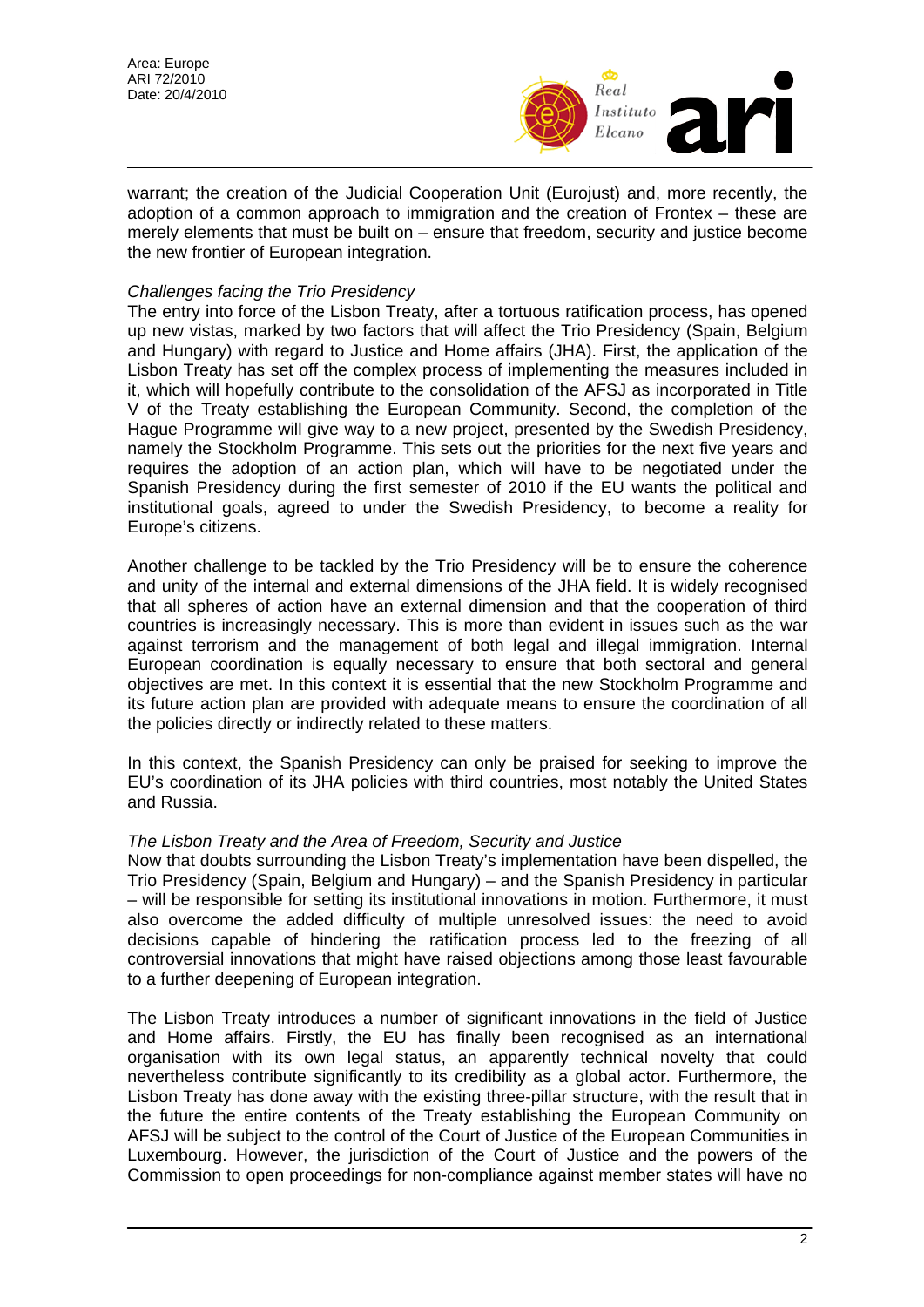

direct effect until the expiration of the five-year transitional period applicable once the Lisbon Treaty comes into force.

Second, it can be said that the reasons for furthering the AFSJ have evolved and have effectively been decoupled from the internal market. It could even be argued that the AFSJ has overtaken the internal market in importance, judging by the order in which they are ranked in the list of EU objectives set out in the Treaty (article 3, Title 1). According to this text, the EU's second major objective (with precedence over the establishment of the internal market) is that "the Union shall offer its citizens an area of freedom, security and justice without internal frontiers, in which the free movement of persons is ensured in conjunction with appropriate measures with respect to external border controls, asylum, immigration and the prevention and combating of crime".

Third, under the terms of the Lisbon Treaty, the ordinary legislative procedure will only require a qualified majority in Council and co-decision with the European Parliament for issues such as the right of asylum, border management and control, visas, immigration, and the like. Nevertheless, unanimity will still be necessary for sensitive issues such as passports, identity cards, family law with cross-border implications, and police cooperation.

Fourth, the European Commission has reinforced its role in Justice and Home affairs, having strengthened its right of initiative and gained the ability to initiate proceedings against member states for non-compliance with European rules, something that was impossible under the framework of the third pillar. This could prove a very significant novelty, which could help to overcome one of the main problems that currently hinder the implementation of measures agreed at the European level but inadequately applied at the national level, thereby undermining their coherence and effectiveness.

Fifth, the aim of the Treaty is to foster cooperation on specific issues between member states, with the possibility of establishing enhanced cooperation as regards police and judicial-penal matters.

Finally, and although this is not an exhaustive listing of the improvements and the novelties introduced in JHA in the Lisbon Treaty, it is important to highlight the creation of a Standing Committee on Internal Security within the Council "in order to ensure that operational cooperation on internal security is promoted and strengthened within the Union" (article 71, TEU). Nonetheless, the Treaty still specifically says that "national security remains the sole responsibility of each member state" (article 4.2 TEU). Another significant institutional novelty will be the creation of the position of European Public Prosecutor, to act under the auspices of Eurojust. Although it is stipulated that he / she is to act in affairs of financial crime, the future prosecutor could have an impact on cases of transnational crime such as international terrorism and drug trafficking as well.

One of the Spanish Presidency's main challenges will be to implement most of the institutional and political novelties introduced in Lisbon, ranging from the President of the European Council to the new European Public Prosecutor, and to establish the groundwork for the Standing Committee on Internal Security, among other tasks. But it will also have to negotiate the criteria for the Stockholm Programme's action plan, thereby helping to set the agenda for the next five years on all matters relating to Justice and Home affairs. Hence, the Spanish Presidency, and subordinately the Trio Presidency, will be of prime importance in establishing the procedures and coordination guidelines for the new EU to arise from the Lisbon Treaty.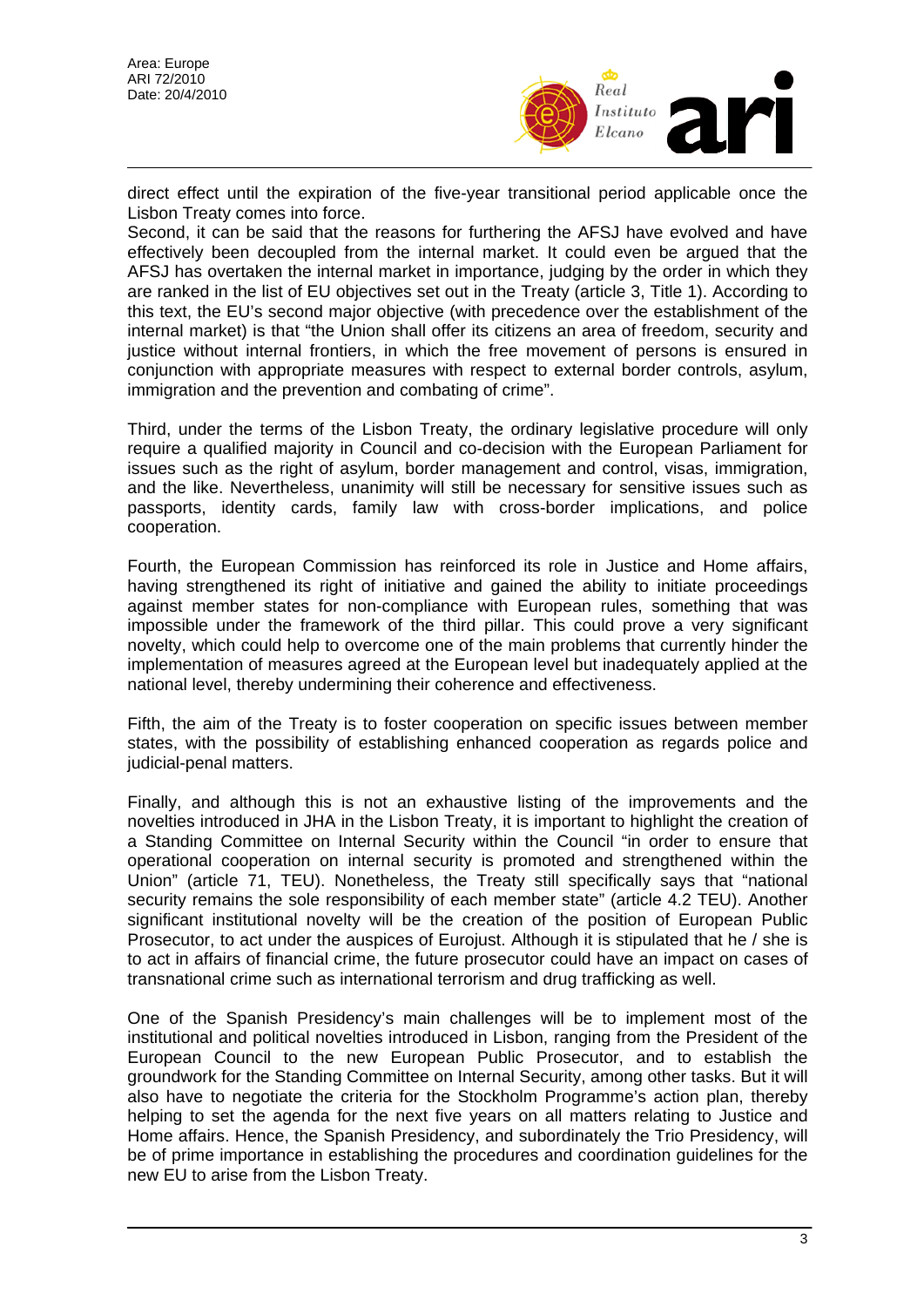

*The Stockholm Programme's action plan: an immediate and unavoidable goal for the Trio Presidency* 

The Stockholm Programme, adopted in December 2009, will set out the Union's priorities regarding JHA for the next five years. The previous multiannual programmes, adopted at Tampere and The Hague, aimed to provide political direction in an area that had come up against significant resistance from national governments because it impinged on the socalled 'hard core' of state sovereignty. For this reason, the Stockholm Programme follows its predecessors, including all those initiatives that are recognised as fundamental to the EU's actions but which are carried out by its member states. This in no way implies that the programme does not include novel initiatives, but rather that in addition to them it must strive to rationalise those that are already in place. In short, it must devise the mechanisms whereby political consensus can be translated into concrete measures that can then be adequately implemented.

The lofty proposals that generate such high expectations among Europe's citizens come into collision with the fact that their implementation, dependent on each member state, can often be proved difficult, and that numerous obstacles must be overcome before the man in the street can actually perceive the benefits deriving from the mere existence of an AFSJ. For this reason, the Commission and member states like Spain have pressed for a Stockholm Programme whose priorities focus on the citizens' general interests.

The overall aim of the programme is to make progress in protecting fundamental rights, and to this effect the Spanish Presidency will carry out preparatory work for a swift endorsement of the European Convention for the Protection of Human Rights. As regards data protection, in the first semester of 2010, efforts will be made to reach the consensus necessary to approve a European Information Management Strategy and thereby establish the international legal basis for the use of personal data.

The Stockholm Programme aims to establish an effective European area of Justice with the aim of overcoming the current state of fragmentation in this area. It is therefore incumbent on the EU to provide the necessary means to progress in the application of mutual recognition in civil and criminal procedures. More specifically, the Spanish Presidency is analysing a proposal to create a European Investigation Supervision Order while reinforcing the operational efficiency of the existing joint investigation teams.

The Spanish Presidency will also aim to enhance the protection of Europe's citizens by reinforcing the security aspects of the AFSJ. With this in mind, it will seek to define a sustainable European Internal Security Model to give greater coherence and efficiency to the various mechanisms and actors operating in the field, especially as regards the fight against international terrorism. It will also strive to promote operational cooperation in the prevention of crime, especially in assisting victims of gender-based violence, thereby reflecting one of the primary concerns of the Rodríguez Zapatero government. The adoption of the Internal Security Strategy during the Spanish Presidency, despite the criticism it is receiving, is a step forward.

Another key issue on the European agenda is the consolidation of an immigration and asylum policy based on solidarity between the member states and implemented in close cooperation with third parties, namely the countries of origin and transit. In this respect, both the Stockholm Programme and the Trio Presidency must focus their efforts on the enforcement and evaluation of the European Pact on Immigration and asylum – a French initiative supported by Spain – that has succeeded in addressing three fundamental